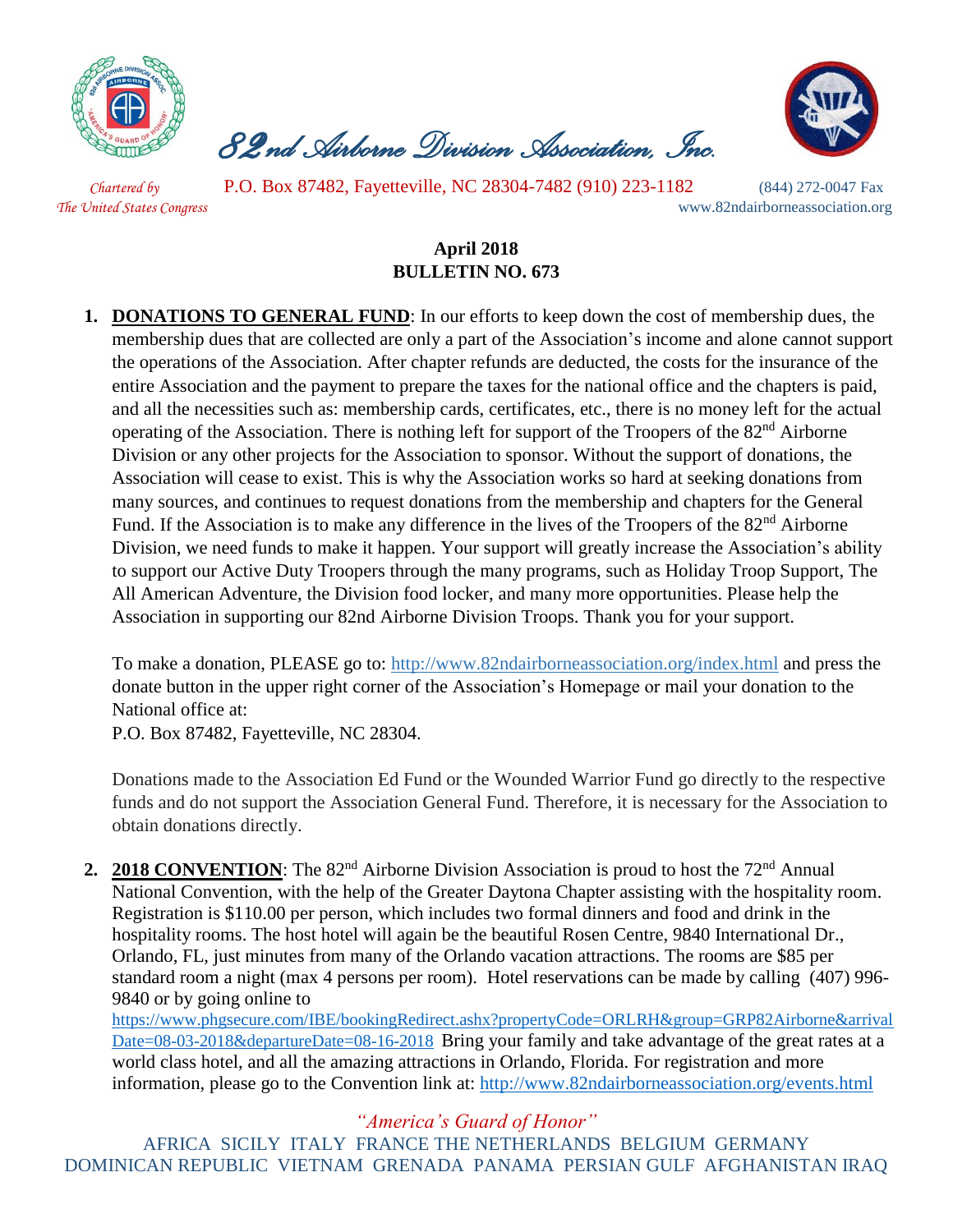



For those requesting bus transportation to the Drop Zone for the 82<sup>nd</sup> Airborne Division Training jump there will be an additional charge of \$15 per person and it must be requested in advance as busses will only be available for those who have paid for transportation prior to the Convention.

**3. ALL AMERICAN WEEK 2018 (100th Anniversary of Fort Bragg): It's that time of year again. Don't wait too long. There are only 36 rooms left.** The registration and flyer are published in the Paraglide and are available at our website under Events**. Please be sure to use the POC - Monica Wells at (910) 853-7624, and the Association room code of AMW for Moon Hall or AAW for Hardy Hall when making hotel reservations. If you do not use the POC and reference the Association room code, you may be told that there are no rooms left.** If you missed last year's event, you have probably already heard how fantastic it was. Don't miss it again. If you attended last year, you know what a great event it is and what a great time you will have. Never been back for AAW, then this is the time to come see an amazing display of the greatest Division in the world. There will be a Veteran portion to the Division review again this year as the Division honors its Veterans as we conduct a pass and review alongside our active duty Brothers and Sisters on Sicily Drop Zone. We hope to have hundreds participate again. It is a great event to be a part of and one no Veteran should miss. Our Fayetteville Chapter will again be whipping up a fantastic BBQ for the attendees at Moon Hall and promises another spectacular meal. I can't tell you how excited we all are about hosting AAW for our Veterans, and we hope to see all the old faces and some new ones for this year's event. Don't be that guy again who says I wish I had gone. Wishes go nowhere unless you act on them.

Again, registration for AAW is online and can be paid for on-line at:

<http://www.82ndairborneassociation.org/aaw.html> or can be done by write in application located at the same link. The cost is again \$100 and I am sure you will find it money well spent. There is a 2018 AAW Challenge Coin this year that can be purchased with your registration or at AAW. They are also available for purchase on-line for those not attending AAW and you can have them shipped to you or those attending AAW can pay with your registration and pick them up when you arrive to register at AAW, thereby saving on postage. The Challenge Coin is available for viewing on our website so check it out.

An updated All American Week Schedule will be posted 17 April 2018 on our website under the Events tab.

**Auction Baskets**: During AAW this year, we will again be having nightly auctions at the main hospitality room. We are asking that at least one chapter per state, or the Chapters within a state combine to donate a basket that reflects the uniqueness of the state. Please include a list of the items in your basket. *Please notify National of your Chapter's participation so that we can plan accordingly*. Your support is greatly appreciated, and we are very thankful for the baskets we have received in the past. They have been a big hit and went a long way in supporting the Association.

**4. NATIONAL DIRECTOR NOMINATIONS:** If you want to help shape our Association then make a difference by running for National Director. Chapter nominations for National Directors must be received at the National office by 1 July 2018, either by mail or email. We will notify your Chapter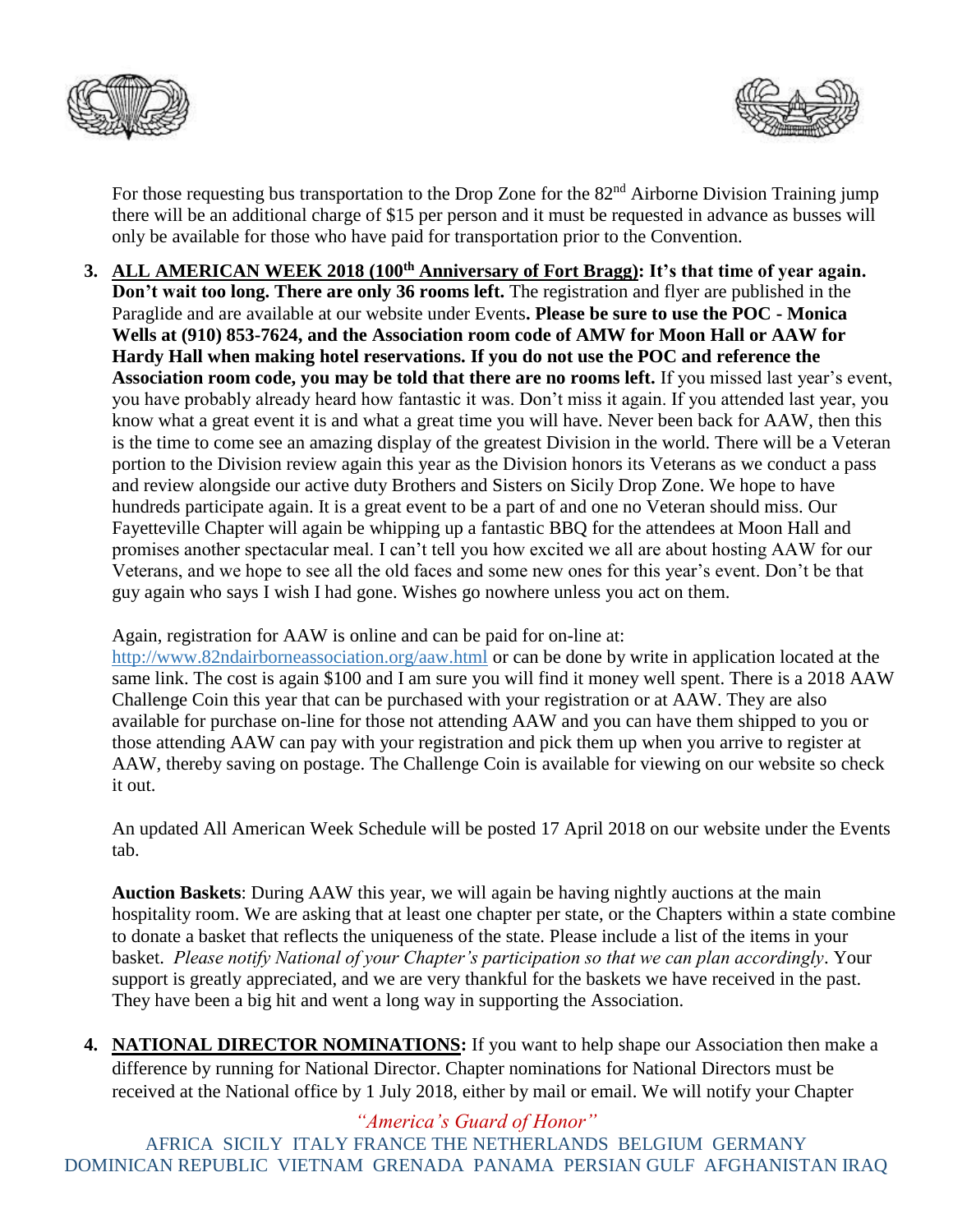



when it is received. Chapter nominations must be certified by the Chapter Chairperson and must be in compliance with Article V of the Association By-Laws (By-Laws can be viewed at our website at : <http://www.82ndairborneassociation.org/forms-and-resources.html>

Nominations should include a brief description, 4-5 sentences, about the nominee. Please include the nominee's qualifications, past accomplishments, as well as what the nominee proposes to do for the Association, if elected.

This year six (6) Veteran Directors will be elected at the Convention and the following Veteran Directors will be completing their term in office (\* indicates that the Director is eligible for nomination to a second 2-year term):

| *Victor Mitchell      | *Michael Oesch | <i>*Gary Rezabek</i> |
|-----------------------|----------------|----------------------|
| <b>Steve Copening</b> | Larry Slavicek | Joseph Steen         |

**5. CHAPTER DELEGATES TO AAW AND 2018 CONVENTION**: **As of 1 April, we only have six Delegates for AAW.** *If you want the opportunity to have your Chapter's concerns addressed at the Delegates' meeting, you must have a member be there. You must send in your Chapter delegate certification form and it must arrive by 1 May 2018.* Chapter Officers are reminded to designate their Delegate(s) to attend AAW quickly and for the Convention so that the forms arrive at the national office by 31 July 2018. The forms can be emailed to [execsec@82ndairborneassociation.org.](mailto:execsec@82ndairborneassociation.org)

As outlined in Article IV, Section 6 of the Association By-Laws, the Association President can call a Delegates' meeting sixty (60) days in advance of the Convention date. In the past, Presidents have done this because there is ample time during AAW for the Delegates to discuss issues and formalize the presentation to be given to the Board of Directors during the Convention. The Delegates' meeting during the National Convention is to refresh everyone's memory and finalize the presentation. Delegates should be familiar with the Association and Education Fund By-Laws, Awards SOP, Convention SOP and National Bulletins, all of which is available on the Association website. If the Chapters have any issues, please submit a 2-3 sentence summary to the National Office by 1 May 2018. We will include these in the Delegates' agenda.

**6. SUBMISSION OF ANNUAL REPORTS:** As Charter Organizations with IRS non-profit status, the submission of annual reports, such as; financial reports and Chapter activity reports are mandatory and reportable to the Internal Revenue Service. Any chapters that fail to provide these reports must be brought to the attention of the Board of Directors for subsequent closure, and will be reported to the IRS for removal of their non-profit status. This is done only to protect the non-profit status of the 82<sup>nd</sup> Airborne Division Association. We are willing to work with Chapters on these submissions, but those who are two years behind will be brought to the Board of Directors at our meeting in May 2018 and receive letters of our intent to remove the chapter from our charter. Again, we are more than willing to

*"America's Guard of Honor"*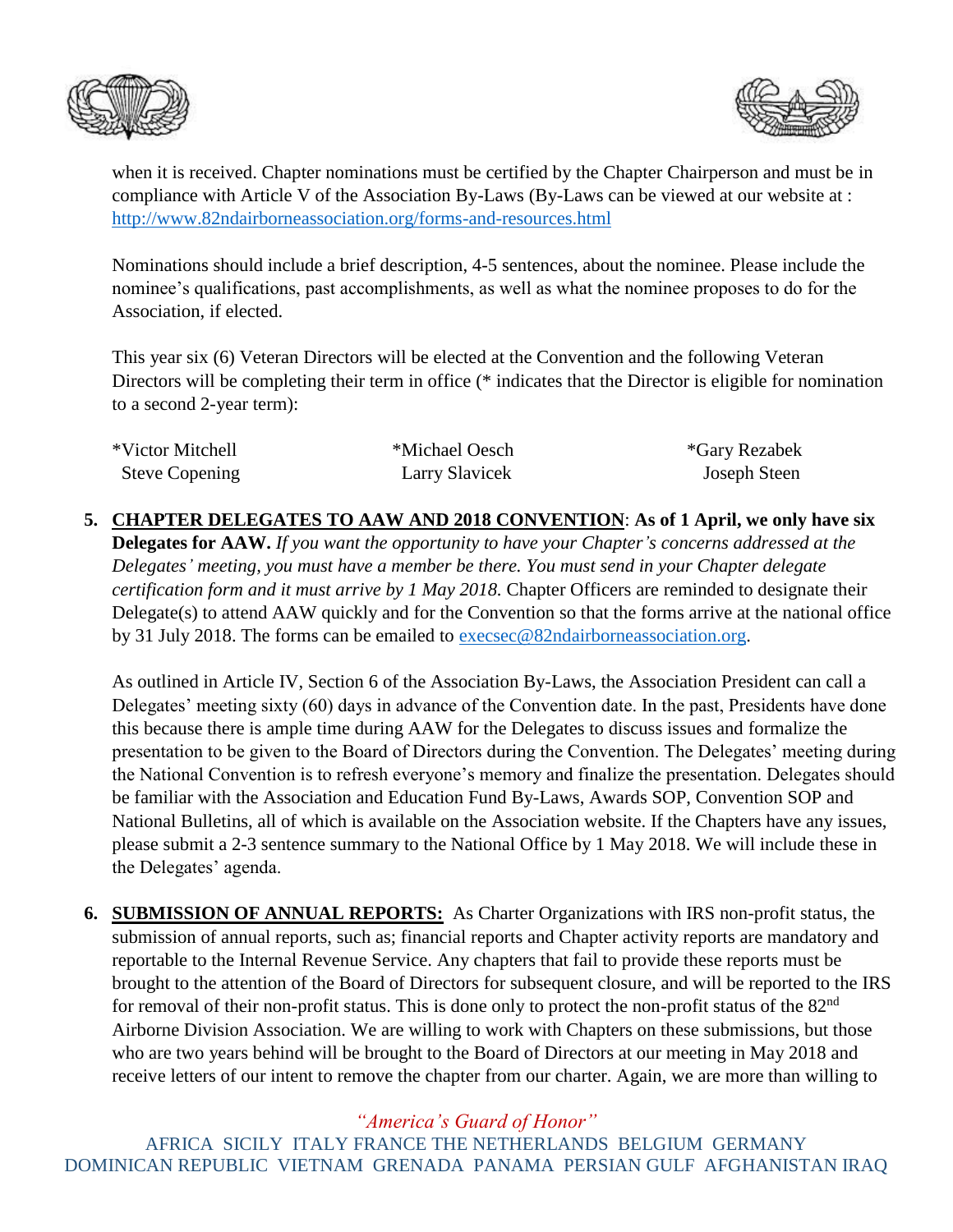



assist any chapter with the submissions, but cannot allow chapters to continue to ignore these requirements. Please contact us if you need assistance.

*7.* **2017 CHAPTER FINANCIAL STATEMENTS**: 2017 Chapter Financial Statements, which are required to be furnished by all Association Chapters for inclusion in the Association Group Federal Income Tax Return, have been emailed to all Chapter Chairmen, via the Chapter email account. *If your Chapter files separately, you must notify the National Office on Chapter letterhead signed by the Chapter Chairman.* We have received an *extension until 30 April 2018*. To date, we have received a Financial Statement from the following chapters:

| <b>1SG Leonard Funk MOH</b>    | $307th$ Engineer BN           | 508 Airborne                         |
|--------------------------------|-------------------------------|--------------------------------------|
| Acadiana                       | Akron                         | <b>Badger State</b>                  |
| Ben Vandervoort/Savannah/HHI   | <b>Blue Ridge</b>             | <b>Central New York</b>              |
| Central Ohio All Airborne      | Central Pennsylvania          | Chicago                              |
| Cincinnati All Airborne        | <b>COL Reuben H Tucker</b>    | <b>CPL Edward Slavin</b>             |
| Daniel S Campbell All Airborne | Donald Lasse/Atlanta          | James Etherton/Detroit               |
| Evergreen State                | Gateway                       | <b>GEN M B Ridgway</b>               |
| Greater Daytona                | <b>Greater Rochester NY</b>   | <b>Hampton Roads All Services</b>    |
| Idaho All Airborne             | Tillman Beikes Indianapolis   | John Steele                          |
| John Towle MOH - Cleveland     | Kentucky Airborne             | Lehigh Valley                        |
| Low Country All Airborne       | Lozado-Rubio-Conde PR         | <b>LTG James Gavin</b>               |
| Mid-America                    | Niagara Frontier              | North Central Florida                |
| Northeastern Pennsylvania      | North Jersey                  | <b>North Texas</b>                   |
| Oklahoma All Airborne          | Orlando All Airborne          | Palm Beach County                    |
| Rocky Mountain                 | San Joaquin Valley            | <b>SGT C M Pusateri All Airborne</b> |
| Southern Arizona               | Southern California           | Southern Florida All Airborne        |
| <b>South Texas</b>             | St. Michael's All Airborne    | Tampa Bay All Airborne               |
| <b>Texas Lone Star</b>         | Virginia State                | Walter Hughes/Tri-State              |
| Washington DC                  | <b>Wolverine All Airborne</b> |                                      |

*8.* **2017 & 2018 CHAPTER ACTIVITIES' REPORTS**: Per the Association By-Laws, and as required by the Internal Revenue Service, "a report of the dates and places of all meetings and activities held or sponsored by the Chapter" throughout the 2017 year, and a "tentative" schedule of the Chapter's meetings and activities for 2018 should arrive at the National Headquarters by February 28, 2018. Thank you to those Chapters that have forwarded their reports. *These reports are not optional and are required annually by the IRS.*

*"America's Guard of Honor"* **9. 2018 CHAPTER OFFICERS' REPORT**: Chapters have elections this time of year and elect new or re-elect current officers. Chapter Officers must be members in good standing and annual members must be current. *Please provide your 2018 Chapter Officer report, with current phone number and email addresses, to National as soon as possible, even if it is the same slate as last year,* so that we can update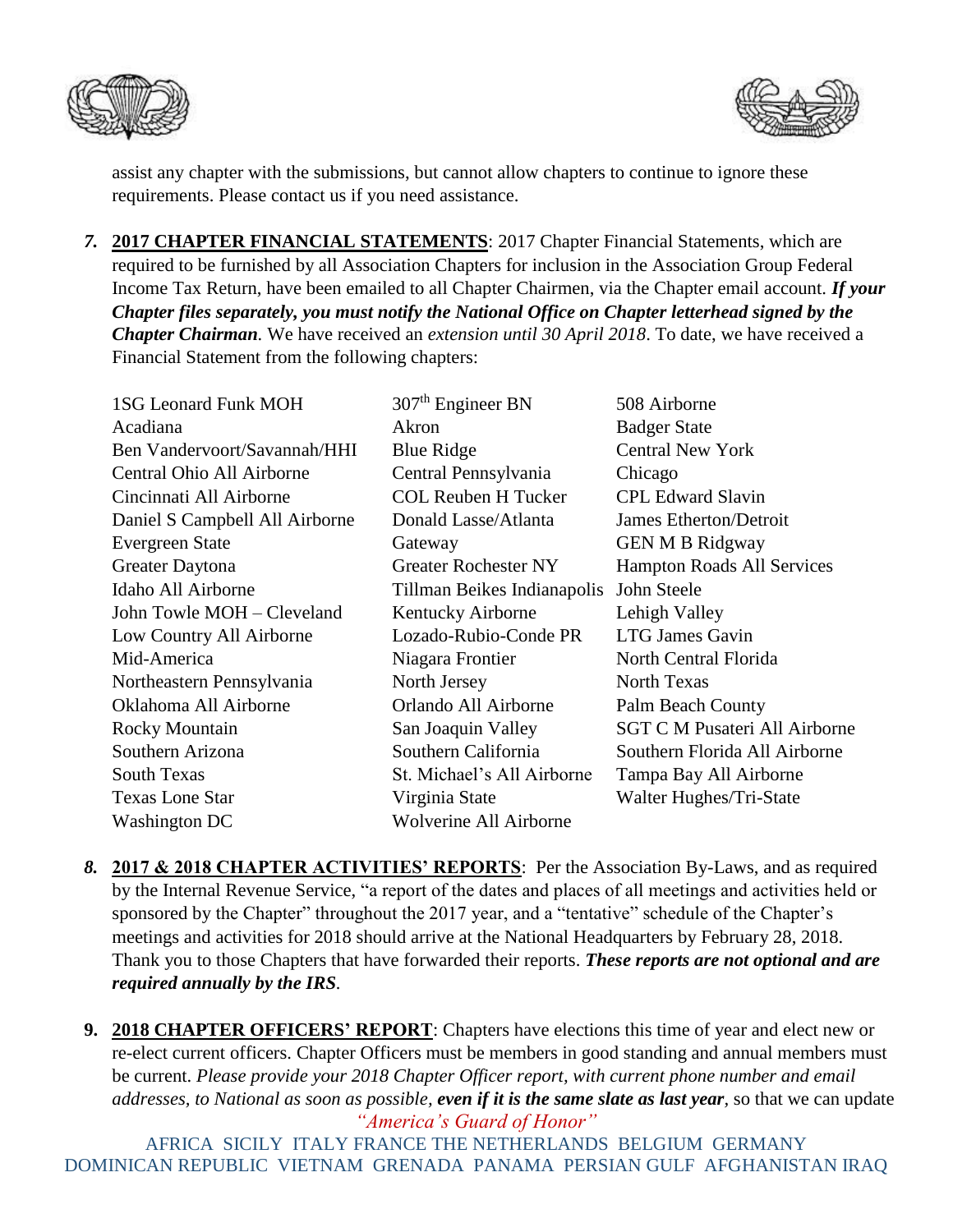



our files and the Association website. *Please be sure to give your newly elected Chairman access to the Chapter email account.* If there are any problems with gaining access, please contact the National Office for assistance.

- **10. ASSOCIATION SUSPENSES/DEADLINES:** Please note the following Association deadlines (all information should be sent to the Executive Director, unless otherwise noted):
	- a. Convention Agenda: Requests for item(s) to be placed on the Agenda for the Board's review and action at the Convention must be submitted in writing and are due *1 July 2018*.
	- b. Communication & Public Relations Award Program: Entries must comply with the Communications and Public Awards Program SOP and are due *1 July 2018* to Chairman/Director Gary Rezabek. Nominations can be sent to the National office and will be forwarded to Director Rezabek.
	- c. National Director Nominations: Nominations are due *1 July 2018*.
	- d. 82d All American of the Year: Nominations must meet the criteria in the Awards SOP, which is available online via the Association website, and are due *2 May 2018* to Chairman/Director Gary Rezabek. Nominations can be sent to the National office and will be forwarded to Director Rezabek.
	- e. Changes to the By-Laws: Proposed changes and/or amendments to Chapter or Association By-Laws must be submitted in letter form, and signed by the Chapter Chairman, by 28 July 2018.

**11. STATUS OF CHAPTER 501(c)19 TAX EXEMPT STATUS WITH THE IRS:** *Still waiting.* We have not yet received the 501(c) 19 approval letters for the Chapters, but we will let you know as soon as they are granted, and send each chapter their tax exempt status letter for inclusion in their records. This is a great step forward for the Association, and we expect it to lead to a greater ability in our requests for donations. Thank you to everyone who helped the Association in making this possible.

**12. CHAPTER PORTION OF MEBERSHIP DUES VIA PAYPAL:** The chapter portions of membership dues for the period Jul-Dec 2017, was sent to all chapters that are due these funds. The funds for those chapters that did not have their PayPal account set up were returned to the National Office. If your funds were returned to us, please ensure your PayPal accounts are set up as we will hold your funds for you until you are able to set up your account and then reissue your payments to you when the next funds are issued in July 2018. You will not lose the money. If you still have any questions or need help in setting up your account, please call us, and we will assist you. Tutorials on accessing your Association email accounts and tutorials on setting up your PayPal accounts to only receive payments to your bank account, without having to register any credit card can be found at:

*"America's Guard of Honor"*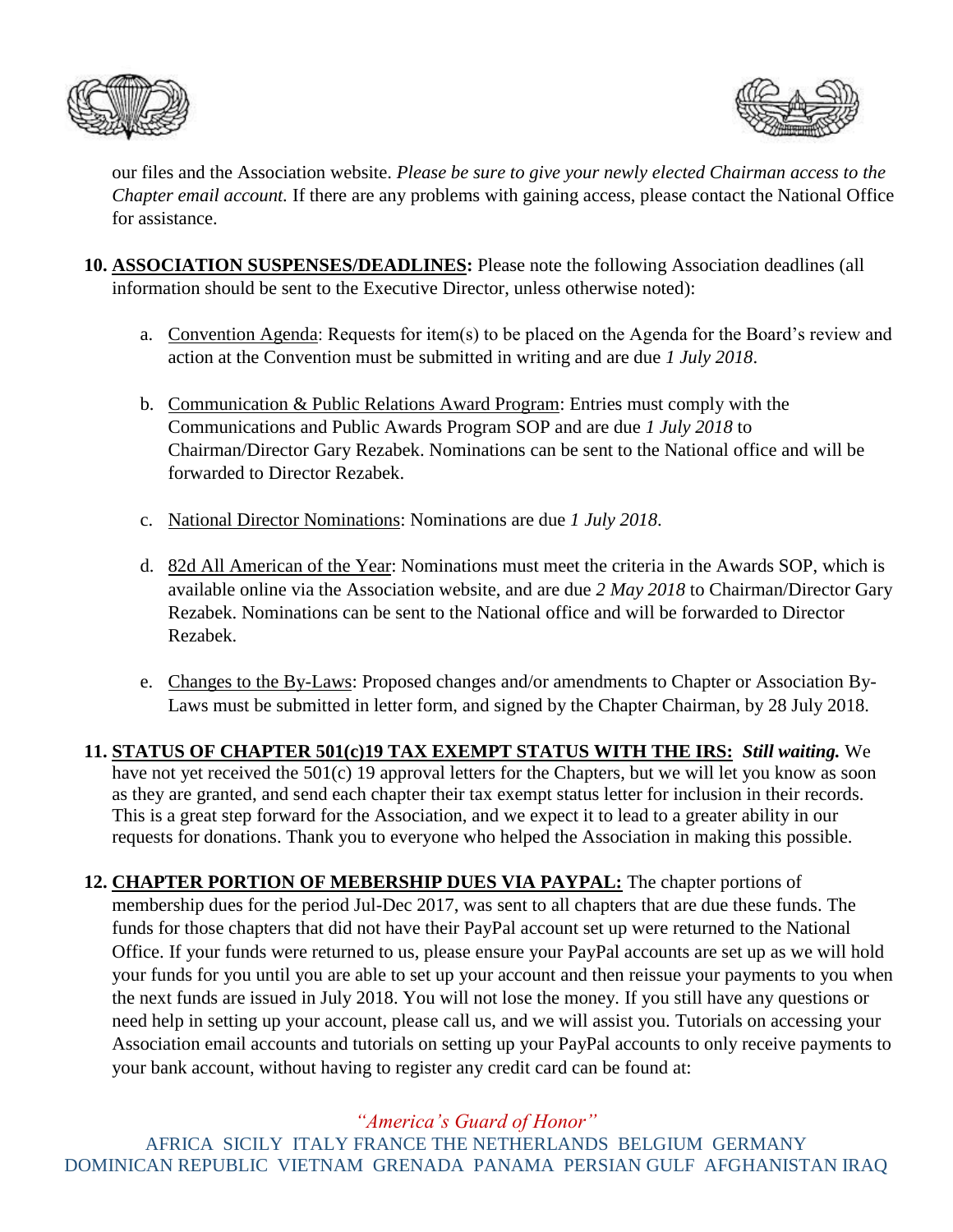



[http://www.82ndairborneassociation.org/access.html.](http://www.82ndairborneassociation.org/access.html) We appreciate the help from all the Chapters who have completed this transition, and are ready to help any others who may still be having some problems.

- **13. COMBINED FEDERAL CAMPAIGN**: *Please help!* Chapters and Members are encouraged to contact local businesses for tax deductible donations for the 82<sup>nd</sup> Airborne Division Association Education Fund. The 82<sup>nd</sup> Airborne Division Association Educational Fund benefits our Dependent Children and young Paratroopers who have recently left the service and is a tax exempt organization under the provisions of Section 501(c)3 of the Internal Revenue code.
- 14. **82d AIRBORNE ASSOCIATION USAA CREDIT CARD**: Check out the 82<sup>nd</sup> Airborne Division Association's co-branded cards. These cards display a Paratrooper under the sild on the front. Very nice card to have. To get a co-branded Association card, please call 855-755-8263 or go to [www.usaa.com/82nd](http://www.usaa.com/82nd) . If you use a credit card, please choose the card that supports the Association.
- **15. E-NEWS BULLETIN**: *Get Army and Airborne related news directly to your emails!* Members who have shared their email address with the Association receive our E-news bulletin which contains informative articles about the 82nd Airborne Division, the Airborne community, the Military, Veterans issues, and even Association related articles and information. If you don't already receive this important and informative bulletin, please send us your email address so that we can add you to the list. Although we have had requests, we are only offering this benefit to our Association members. Sign up today and keep up to date on Airborne issues!
- **16. WITHIN THE DIVISION AND FORT BRAGG**: Please visit the following 82d Airborne Division websites to find out what is happening within the Division and sign up for our E-News bulletin: <http://www.dvidshub.net/image> and [http://www.bragg.army.mil/82nd/pages/default.aspx.](http://www.bragg.army.mil/82ND/Pages/default.aspx) Also, don't forget to check out the Division's Facebook page<https://www.facebook.com/82ndAirborneDivision>
- **17. ASSOCIATION UPCOMING EVENTS**: *Support our Chapters.* Please announce the following upcoming regional events at Chapter meetings, via the Chapter newsletter and website. Registration and information on these events were published in the Paraglide and also on the Association's website at the following link [www.82ndairborneassociation.org/events.html.](http://www.82ndairborneassociation.org/events.html) If you would like to have the Association President or Executive Director attend your event, please send an invitation to the National office in enough time for us to plan and we will do our best to attend.
	- a. Airborne Awards Festival, 18-21 April 2018 is in Columbus, GA and is hosted by the Donald D. Lassen All Airborne Chapter. POC is Al Fracker: 770-841-4345. The host hotel is the **Best Western Plus**: 706-507-1111.
	- b. Annual Southwest Memorial Airborne Days Reunion, 8-10 June 2018 is in Houston, TX and is hosted by the Texas Lone Star Chapter. POC is Allen Schoppe: 281-814-2377. The host hotel is **Hilton Houston NASA Clear Lake**: 281-333-9300.

*"America's Guard of Honor"*